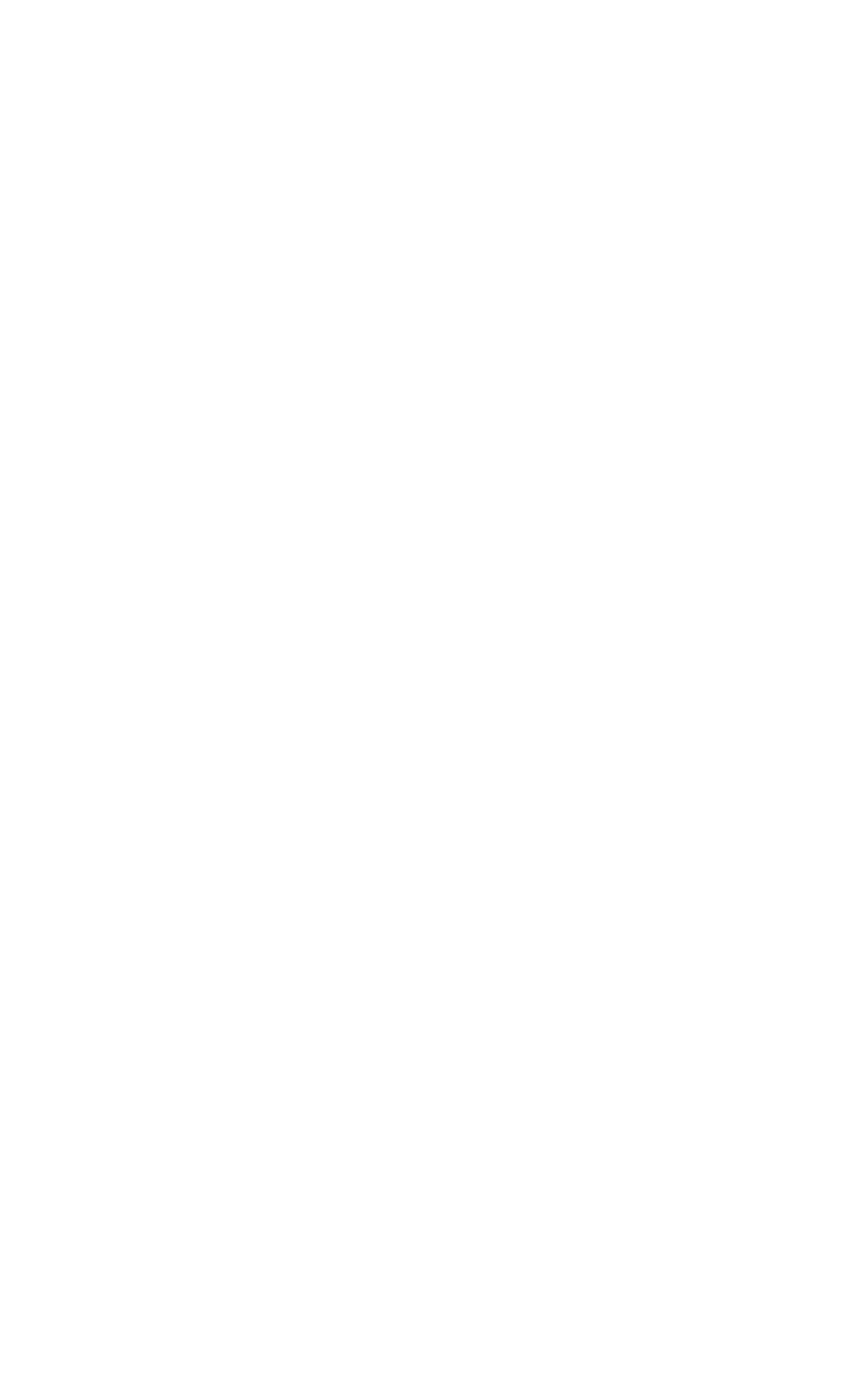## Preamble and acceptance

This Service Agreement ("Agreement") is made between you ("Customer," "You" or "Your") and Verizon Long Distance LLC and the Verizon local exchange company providing You regional toll (intraLATA) service as listed in Appendix A (individually and collectively referred to as "Verizon," "We," "Our" or "Us"). This Agreement sets forth Your rights and obligations, and Ours, concerning the Services (as defined in Section 2 below), including payments, credits, limitations of liability, arbitration and other important terms and conditions governing the Services We provide to You.

By ordering, using or paying for Services, You are accepting and agreeing to the terms of this Agreement. The current version of this Service Agreement is available to You at www.verizon.com/tariffs/productquide.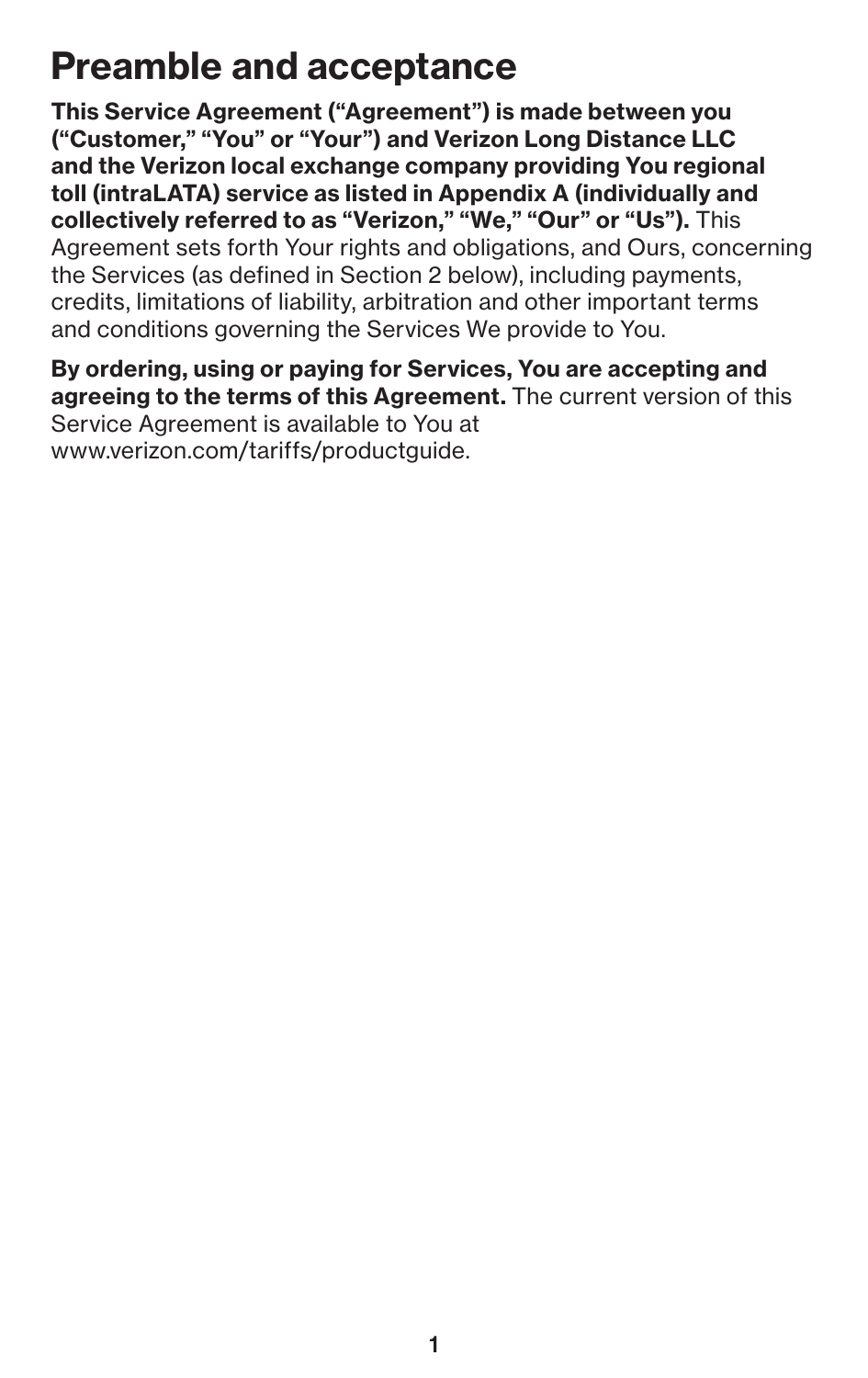# 1. Terms and scope of agreement

In addition to the terms and conditions that follow, this Agreement includes and incorporates Our Product Guides, Price Lists and the terms of any Calling Plan You elect (collectively the "Supplemental Terms"). You acknowledge that it is impractical to print in this document the complete Product Guides, Price Lists and Calling Plans that contain service descriptions, charges and other terms and conditions applicable to the Services. You therefore agree that You will review, and that Verizon may make available to You, those Supplemental Terms on Verizon's website at

www.verizon.com/tariffs/productguide (the "Website"). If You are unable to access or view the Supplemental Terms or the current version of this Agreement at the Website, You may contact Us at the address or telephone number on Your bill and We will provide You with the information You request.

For any Services governed by a Verizon tariff on file with a federal or state regulatory agency, the terms of the tariff prevail. You may view existing tariffs and Product Guides for Your Verizon local exchange company at verizon.com/tariffs by selecting Your state for intrastate tariffs and Product Guides, and by selecting the US flag for interstate tariffs and Product Guides. Verizon Long Distance Product Guides and tariffs are available at the Website

www.verizon.com/tariffs/productguide. Upon removal of a tariff governing Your Service, this Service Agreement and any Product Guides that replace such tariffs will apply in lieu of the tariff, provided that You will continue to receive such Services under the same rates previously set forth in the tariff until and unless notified of a change pursuant to this Agreement.

## 2. Description of the services

You agree to subscribe to and use, and We agree to provide, Verizon's domestic and international long distance and regional toll services as more fully described in Our Product Guides, Price Lists, Calling Plans and Order confirmations to You, including interstate and intrastate interexchange calling and related calling services (collectively, the "Services"). Service availability may be limited by law and the availability of facilities. Service is offered subject to restrictions imposed upon Us by any authority having jurisdiction over Our provision of the Services. Any additional Services that You purchase from Us after acceptance of this Agreement shall also be covered by this Agreement.

## 3. Payment, billing, credit and deposits

A. We or Our billing services provider will bill You monthly, and You agree to pay Us, by the due date shown on the bill, all applicable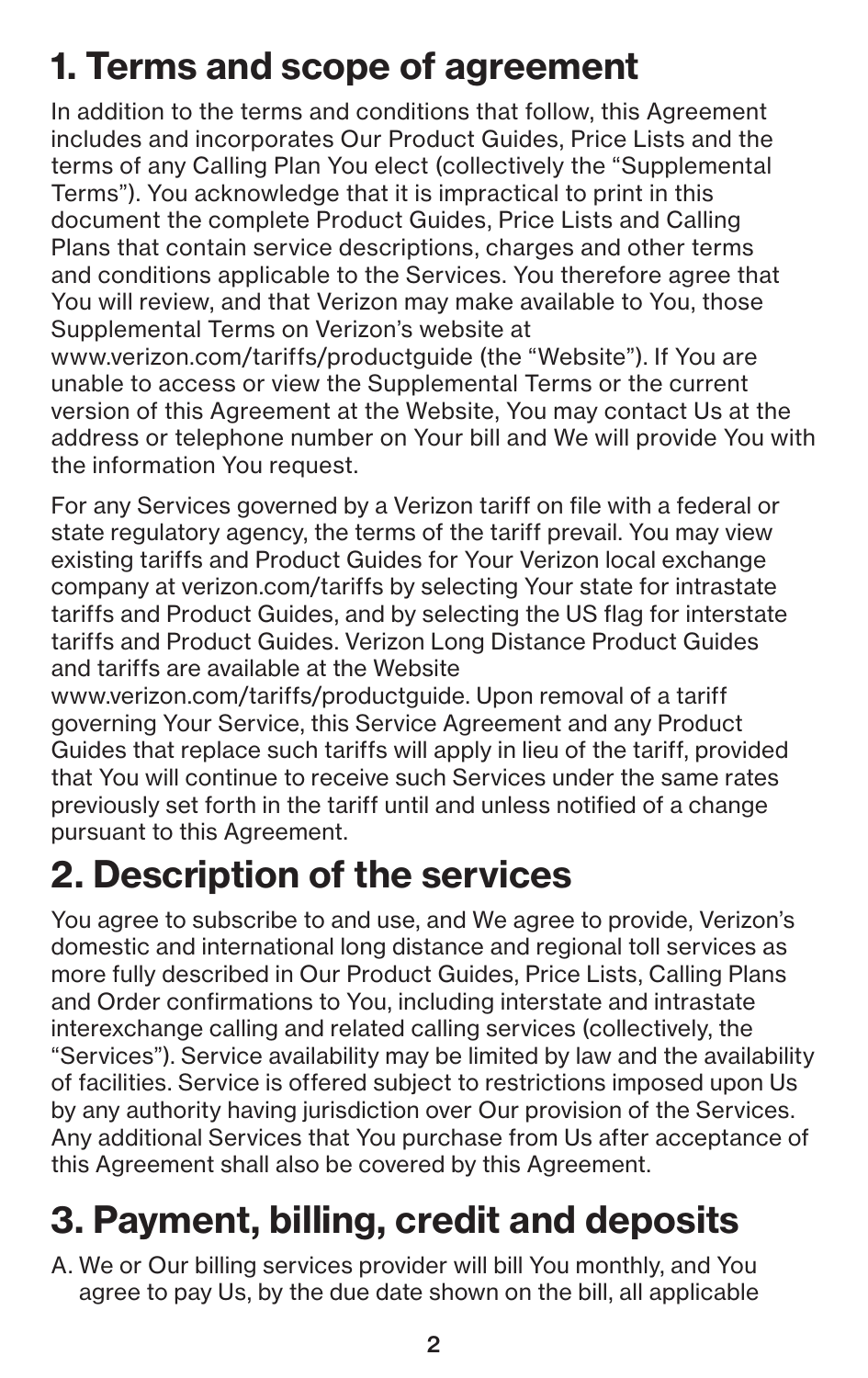charges for the Services (the "Charges"), including but not limited to monthly service fees, usage charges, applicable taxes, surcharges, Federal Universal Service Fund fees, cost recovery and administrative fees, early termination fees, Primary Carrier Charges, minimum spend level shortfall charges, and per-minute surcharges for calls that terminate to international wireless telephone numbers or other premium numbers. Monthly service and other recurring charges may be billed one month in advance.

- B. You are responsible for payment of all Charges incurred for all calls placed by You or through Your equipment by any person, even if such Charges are incurred by third-party fraud or without Your knowledge. You are responsible for controlling access to and the use of Your telecommunications equipment and facilities, and for ordering any calling blocks You deem appropriate. We shall have no liability for fraudulent calling made over Your Service, telecommunications equipment or facilities.
- C. All Charges due from You are payable to Us in immediately available US dollars. We reserve the right to assess the maximum amount allowed by law, or less, as determined by Us, whenever a check or draft presented for payment of service is not accepted by the institution upon which it is written.
- D. If We permit and You elect to be billed for the service on Your credit or debit card, Verizon will continue to bill the card until You tell Us to cancel such billing, and You also agree that Verizon may receive updated card account information from Your card issuer.
- E. If the Charges for the Services are billed by Your Verizon local carrier and You do not pay in full by the due date specified on the bill, Your Verizon local carrier will apply a late-payment charge equal to the late-payment charge that the local exchange carrier applies to unpaid or past-due local charges. If Your Verizon local carrier changes its late-payment rate or methodology, it will notify You of those changes. We will not notify You separately. If the charges for Services are not billed by Your Verizon local exchange carrier, We may assess a late-payment fee as set forth in Your bill, which fee shall not exceed the maximum allowed by law. The late-payment charge will begin to accrue no sooner than the 25th day after the billing date, or as allowed by law. In the event that We incur fees or expenses, including attorneys' fees for collecting or attempting to collect any charges owed to Us, including check return fees, We, or Our billing services provider, may charge You, and You will pay all such fees and expenses reasonably incurred.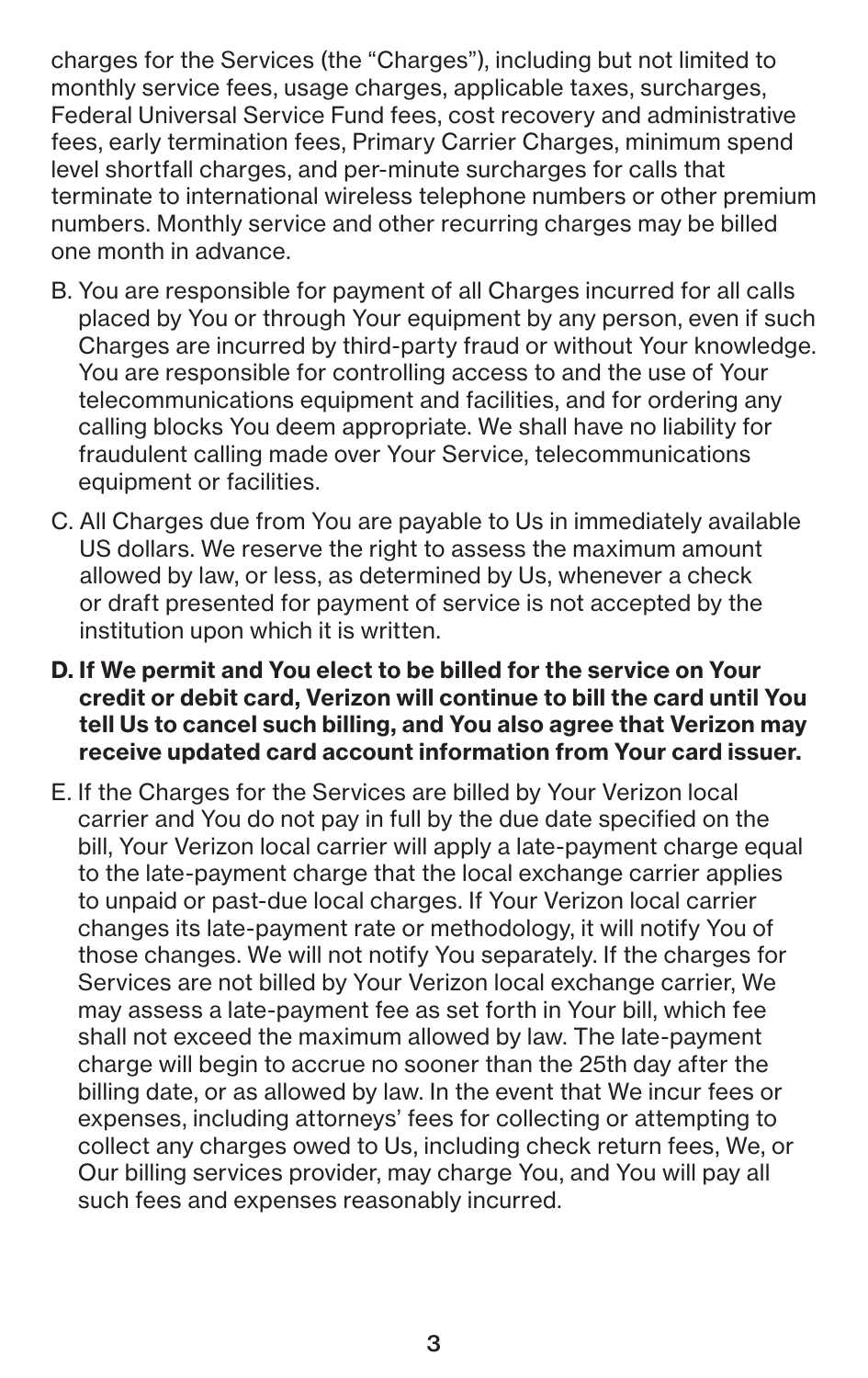- F. Any objections to billed Charges must be reported to Us within 30 days after receipt of the bill. Any claims for refund of overpayment must be made within two years of the date of the alleged overpayment. You may be required to establish credit and provide a security deposit or to provide an advance payment instead of, or in addition to, a security deposit. A limit on Charges may also be applied. A deposit shall not exceed the estimated charges for two months' Services plus installation.
- G. If You are eligible to participate and enroll in Verizon's Paperless Billing program, You agree to view and pay Your bill electronically each month and to promptly update Your email address with Us if it changes. You will no longer receive a paper bill. Instead, each month You will receive an email notifying You that Your bill is available online for viewing and payment at verizon.com. You must continue to pay Your paper bill until You receive Your first email notification that Your bill is available online. If Your electronic payment is rejected for any reason, We may charge a return item fee (where permissible), cancel Your enrollment in the Paperless Billing program and resume sending paper bills.

## 4. Limited warranty for services and remedy for failures in services

We warrant that the Services will function substantially in accordance with the service description and Calling Plan as set forth in the Product Guide. If the services fail to function in this manner and the failure is not due to: (a) the fault of You, Your employees or Your agents or (b) a contingency identified in Section 8 of this agreement, then We, at Our expense, will repair the services so that they function substantially in accordance with the service descriptions. This limited warranty is exclusive and instead of all other warranties for failures in the services, whether express, implied, written or oral, including, but not limited to, warranties of merchantability and fitness for a particular purpose. A prorated credit allowance may be requested by You for service outages of more than 24 hours for the nonusage portion (excluding fees and surcharges) of Your bill in those circumstances where a service outage is due to Our failure to meet the conditions of this Agreement.

## 5. Changes in services, charges, and terms and conditions

A. We reserve the right to change this Agreement, including the Supplemental Terms, at any time. The current version of this Agreement shall be available to You at the Website. From time to time We may update or make revisions to this Agreement, including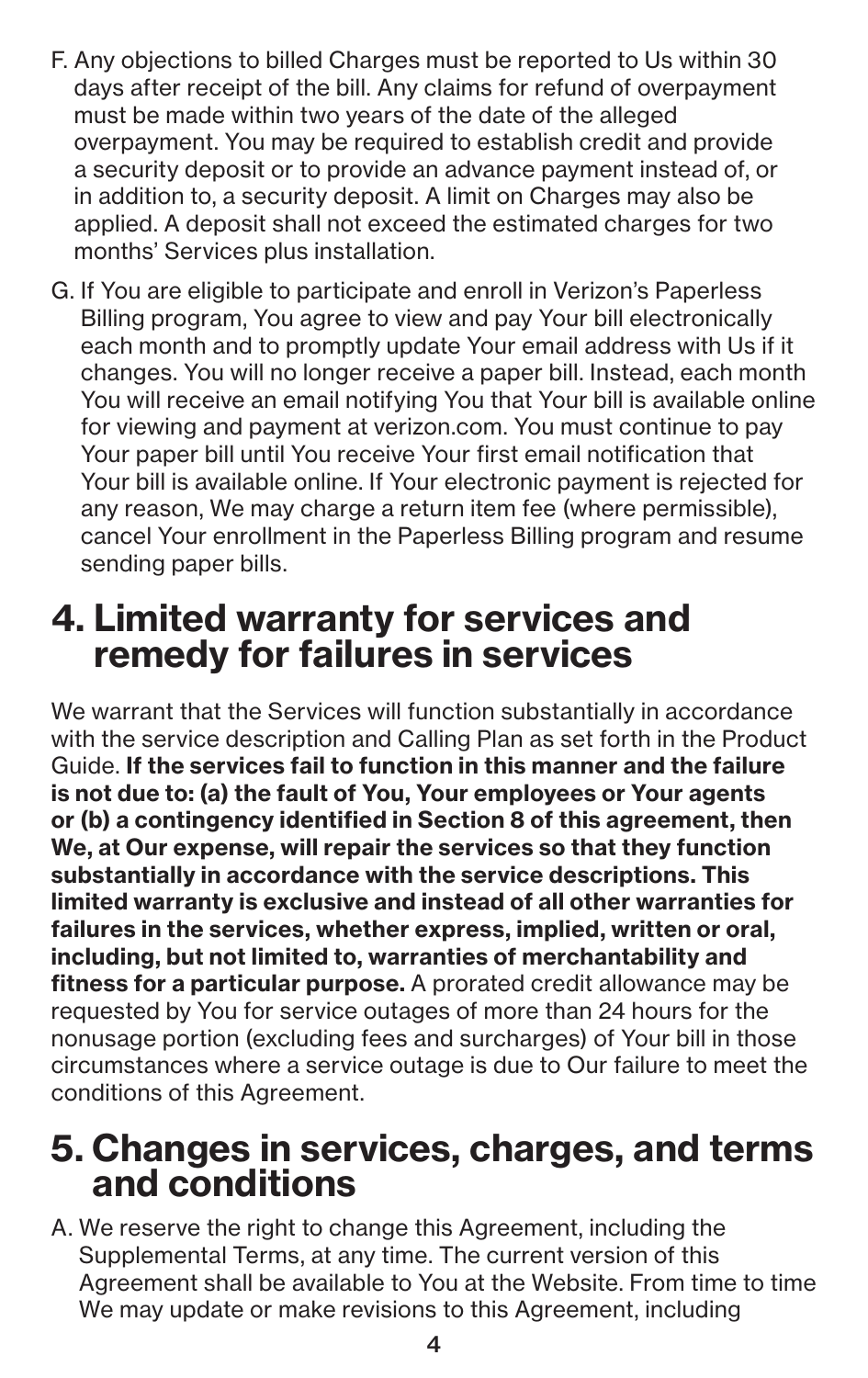revisions to the provisions that govern the way that You and We resolve disputes. Such revisions shall be effective upon posting on Our Website unless We specify another effective date. You agree to visit the Website periodically to review revisions. Notwithstanding this provision, if We make any changes to the arbitration provisions of this Agreement, such changes will not affect the arbitration of any disputes that was requested before the change.

B. We will notify You of any material change in this Agreement or in Your Services, or of an increase in Charges prior to, but no less than 30 days in advance of, the billing period in which the changes would go into effect. Notification of the change in Your Services, increase in Charges, or change in material terms may be provided in the form of a bill insert or message on Your invoice, by postcard or letter, by Our calling and speaking to You or leaving a message for You, by posting on Our websites at verizon.com/terms or www.verizon.com/tariffs/productguide (Website) or by email to the contact email address You provided Us. Your continued use of Services or payment of Charges after provision of Our Notice constitutes Your acceptance of the revision posted and/or described in the Notice. If You do not wish to accept such revisions, You must cancel and cease using the Services. Cancellation does not waive Your obligation to pay for Services used up to the date of cancellation.

## 6. Dispute resolution—arbitration, mediation and small claims court

You and We agree to resolve disputes relating to or arising out of the services or the Service Agreement without litigation. Accordingly, except for: a) actions seeking a temporary restraining order or an injunction related to the purpose of the Service Agreement; b) actions to compel compliance with this dispute resolution process or arbitration award hereunder; or c) as otherwise described below, You and We agree to follow the procedures set forth herein as the sole remedy for any controversy or claim arising out of or relating to the Services or the Service Agreement, including the Product Guides, price lists and calling plans. You and We agree that any such claims arising under the Service Agreement must be pursued only on an individual basis in accordance with the procedures set forth below. Even if applicable law permits class actions or class arbitrations, the procedure agreed to herein applies, and You and We each waive any rights to pursue any claim arising under the Service Agreement on a class basis.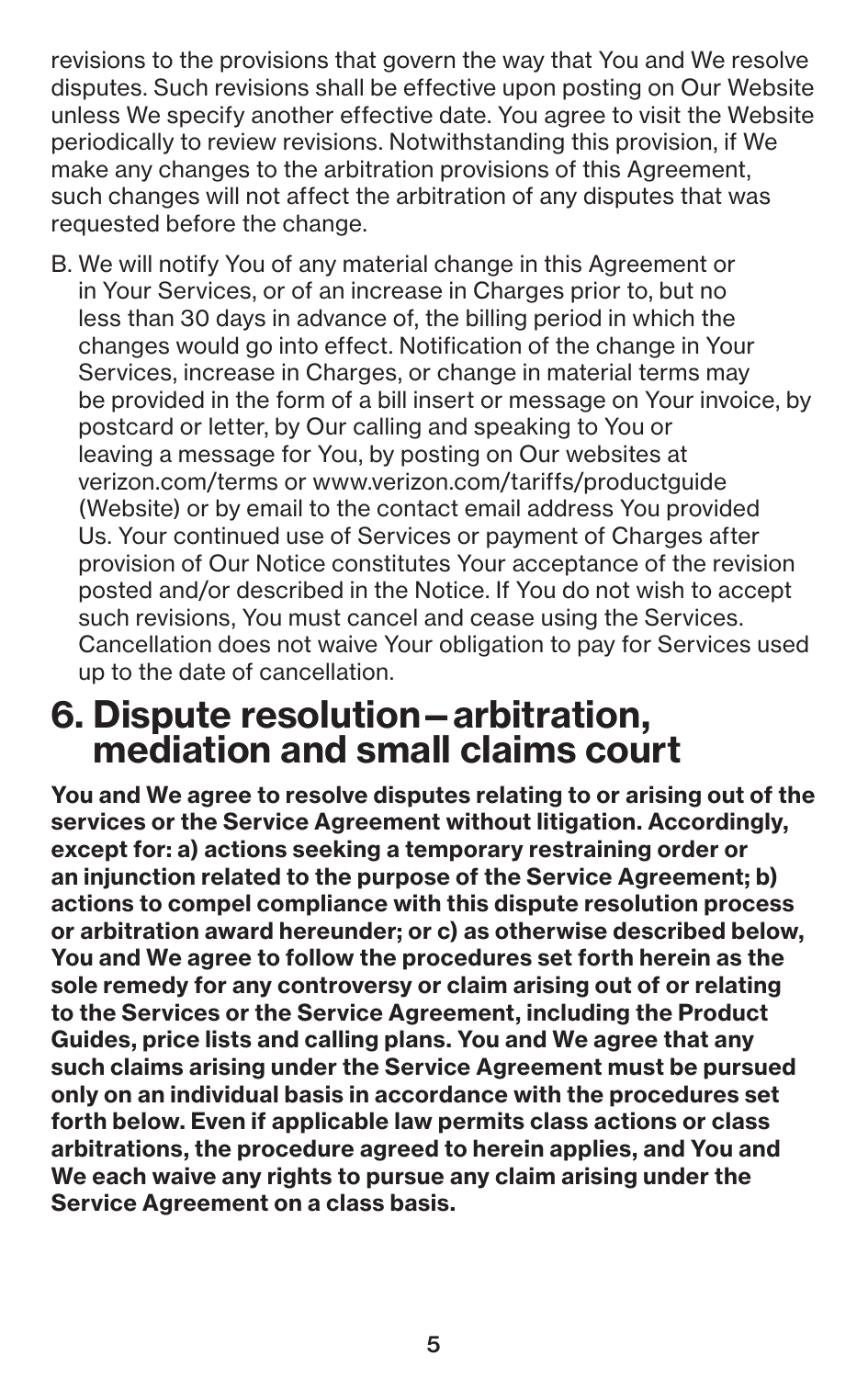### A. Voluntary mediation

You have the option of participating in a free internal mediation program that Verizon offers. This program is entirely voluntary and does not affect either party's rights in any other aspect of the dispute resolution procedures outlined below. In the voluntary mediation program, We will assign an employee who is not directly involved in the dispute to help both sides reach an agreement. That person has all the rights and protections of a mediator, and the process has all of the protections associated with mediation. For example, nothing said in the mediation can be used later in an arbitration or lawsuit. If You would like to know more, or would like to start the mediation process, please contact the Company at noticeofdispute@verizon.com, or You can request a Notice of Customer Dispute form from Verizon Dispute Resolution Manager, One Verizon Way, VC54N090, Basking Ridge, NJ 07920. A copy of the Notice of Customer Dispute form can also be found at verizon.com/noticeofdisputeform. You should fill out and send the Notice of Customer Dispute form to Verizon according to the directions on the form.

#### B. Arbitration or small claims actions

- 1. You and We both agree to resolve disputes only by arbitration or in small claims court. There is no judge or jury in arbitration, and the procedures may be different, but an arbitrator can award the customer the same damages and relief as a court would. If the law allows for an award of attorneys' fees, an arbitrator can award them too.
- 2. The Federal Arbitration Act applies to this Agreement. Except for small claims court cases that qualify, any dispute that in any way relates to or arises out of the Service Agreement or from any equipment, products and services You request or receive from Us (or from any advertising for any such products or services), including any claims against Our employees or agents, will be resolved by one or more neutral arbitrators before the American Arbitration Association ("AAA"). You can also bring any issues You may have to the attention of federal, state or local government agencies, and, if the law allows, they can seek relief on Your behalf.
- 3. Unless You and We both agree otherwise, the arbitration will take place in the county where Your service is provided. For claims over \$10,000, the AAA's arbitration rules for consumer disputes will apply if You are a residential customer and the AAA rules for commercial arbitration will apply if You are a business customer. In such cases, the losing party can ask for a panel of three new arbitrators to review the award. For claims of \$10,000 or less, the party bringing the claim can choose the AAA's rules for binding arbitration or, alternatively, You can bring an individual action in small claims court in Your state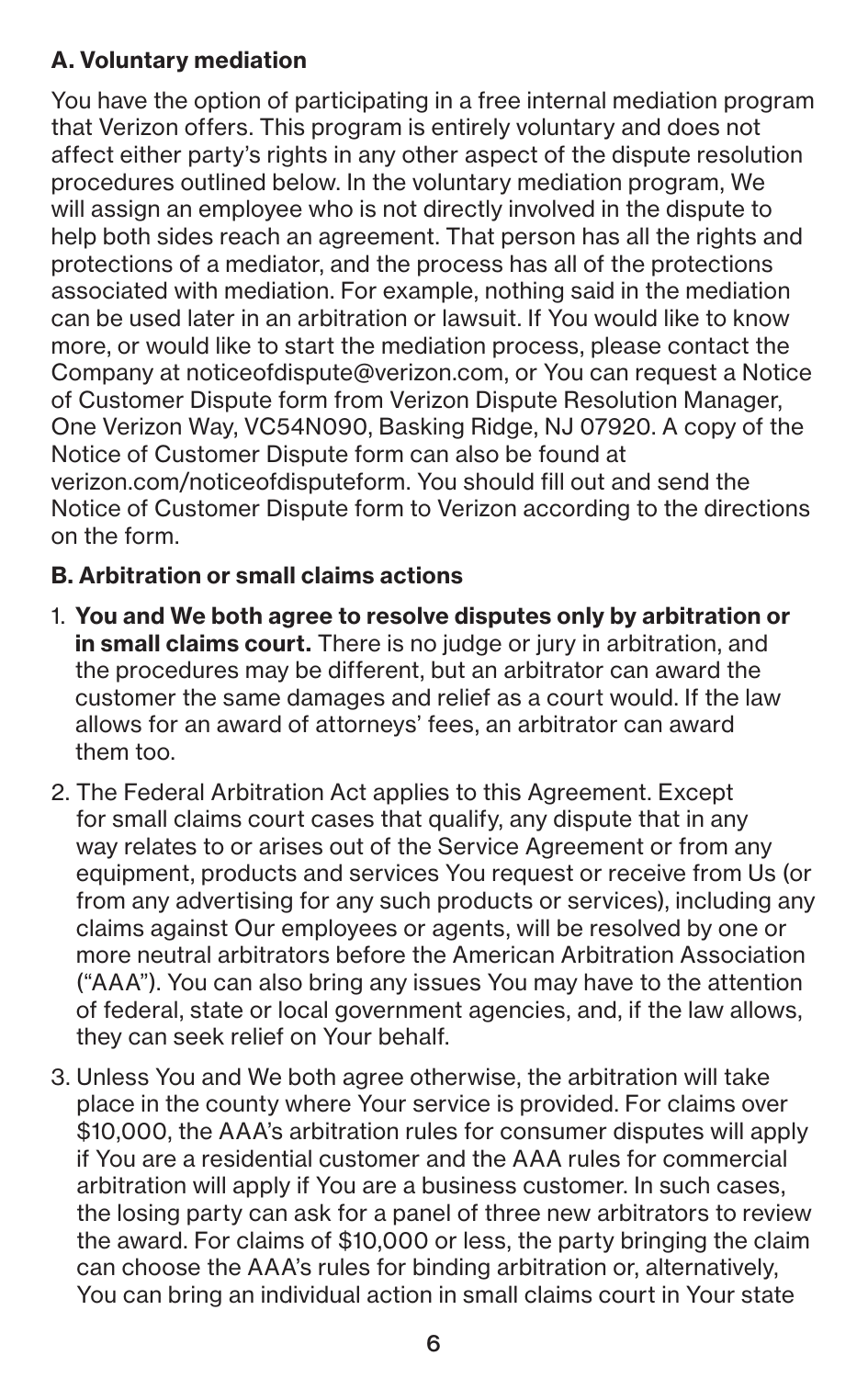where applicable. You can get procedures, rules and fee information from the AAA (adr.org) or Verizon. For claims of \$10,000 or less, You can choose whether You would like the arbitration carried out based only on documents submitted to the arbitrator or by a hearing, in person or by phone.

4. You and We agree that no class or collective arbitrations may be brought or conducted even if allowable under the AAA **procedures or rules.** Notwithstanding any other provision of the Service Agreement, the arbitrator shall not have the power to determine that class arbitration is permissible. The arbitrator also shall not have the power to preside over class or collective arbitration or to award any form of classwide or collective remedy. Instead, the arbitrator shall have power to award money or injunctive relief only in favor of the individual party seeking relief and only to the extent necessary to provide relief warranted by that party's individual claim. No class or representative or private attorney general theories of liability or prayers for relief may be maintained in any arbitration held under this Agreement. No AAA rule will apply if it conflicts with the provisions of these general terms and conditions or the Service Agreement. In addition, notwithstanding any contrary provision in the AAA or Better Business Bureau ("BBB") rules, the arbitrator will be bound to apply legal principles and the laws that govern this agreement, and does not have the power to award any relief that is not authorized by such laws. Any question regarding the enforceability or interpretation of this provision shall be decided by a court and not the arbitrator. If for some reason the prohibition on class arbitrations set forth herein cannot be enforced, then the agreement to arbitrate will not apply.

#### 5. Notice required for arbitration

If either party intends to seek arbitration under this Agreement, the party seeking arbitration must first notify the other party of the dispute in writing at least 30 days in advance of initiating the arbitration. Notice to Verizon should be sent to noticeofdispute@verizon.com or to Verizon Dispute Resolution Manager, One Verizon Way, VC54N090, Basking Ridge, NJ 07920. The notice must describe the nature of the claim and the relief being sought. If the parties are unable to resolve the dispute within 30 days, either party may then proceed to file a claim for arbitration. We will pay any filing fee that the AAA charges for arbitration of the dispute. If You provide Us with a signed written notice that You are financially unable to pay the filing fee, Verizon will pay the fee directly to the AAA and, if applicable, any administrative and arbitrator fees charged later, including any appeal to a panel of three new arbitrators (if the arbitration award is appealable as described above).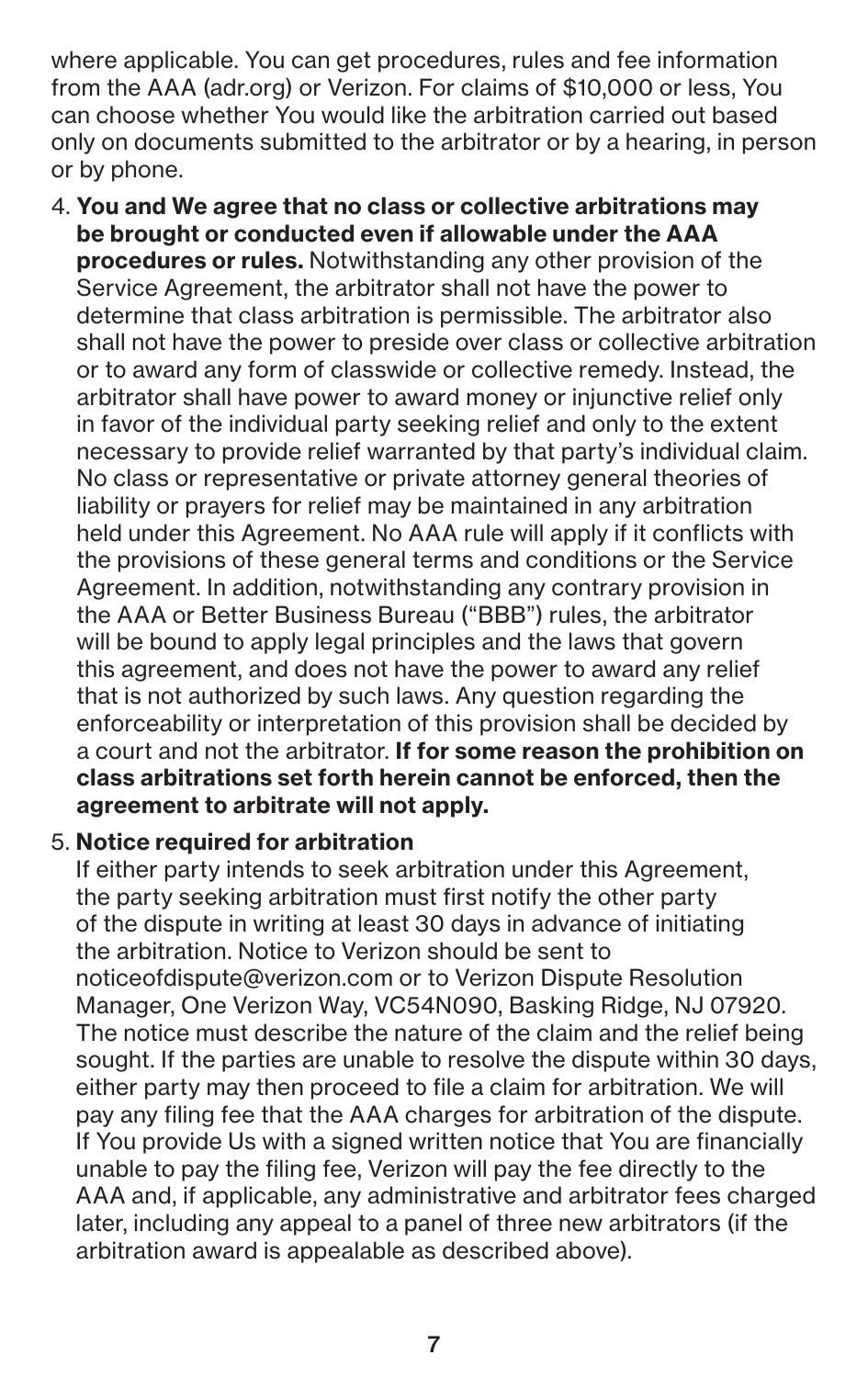#### 6. Settlement offer

We may, but are not obligated to, make a written settlement offer anytime before the arbitration evidentiary hearing begins (or, if there is no evidentiary hearing, before the parties complete submission of their evidence to the arbitrator). The amount or terms of any settlement offer may not be disclosed to the arbitrator until after the arbitrator issues an award on the claim. If You do not accept the offer and the arbitrator awards You an amount of money that is more than Our offer but less than \$5,000, or if the company does not make an offer to the customer and the arbitrator awards You any amount of money that is less than \$5,000, then We agree to pay the customer \$5,000 instead of the amount awarded. In that case We also agree to pay any reasonable attorneys' fees and expenses, regardless of whether the law requires it for Your case. If the arbitrator awards You more than \$5,000, then We will pay You the amount awarded.

#### 7. No precedent

An arbitration award and any judgment confirming it apply only to that specific case; they cannot be used in any other case except to enforce the award itself.

#### 8. Waiver of jury trial

If for any reason a claim proceeds in court rather than through arbitration, You and We agree that there will not be a jury trial. Both parties unconditionally waive any right to trial by jury in any action, proceeding or counterclaim arising out of or relating to Our Services or to the terms of the Product Guides and Service Agreement in any way. In the event of litigation, this paragraph may be filed to show a written consent to a trial by the court.

## 7. Governing law, venue and statute of limitations

- A. Except as otherwise required by law, You and Verizon agree that the Federal Arbitration Act and the substantive laws of the state where Your service is provided, without reference to its principles of conflicts of laws, will be applied to govern, construe and enforce all of the rights and duties of the parties arising from or relating in any way to the subject matter of this agreement. Unless You and Verizon agree otherwise, You and Verizon consent to the exclusive personal jurisdiction of and venue in an arbitration or small claims court located in the county of the customer's service address for any suits or causes of action connected in any way, directly or indirectly, to the subject matter of this Agreement or to the service.
- B. Except as otherwise required by law, including state laws relating to consumer transactions, any cause of action or claim You may have with respect to the service must be commenced within one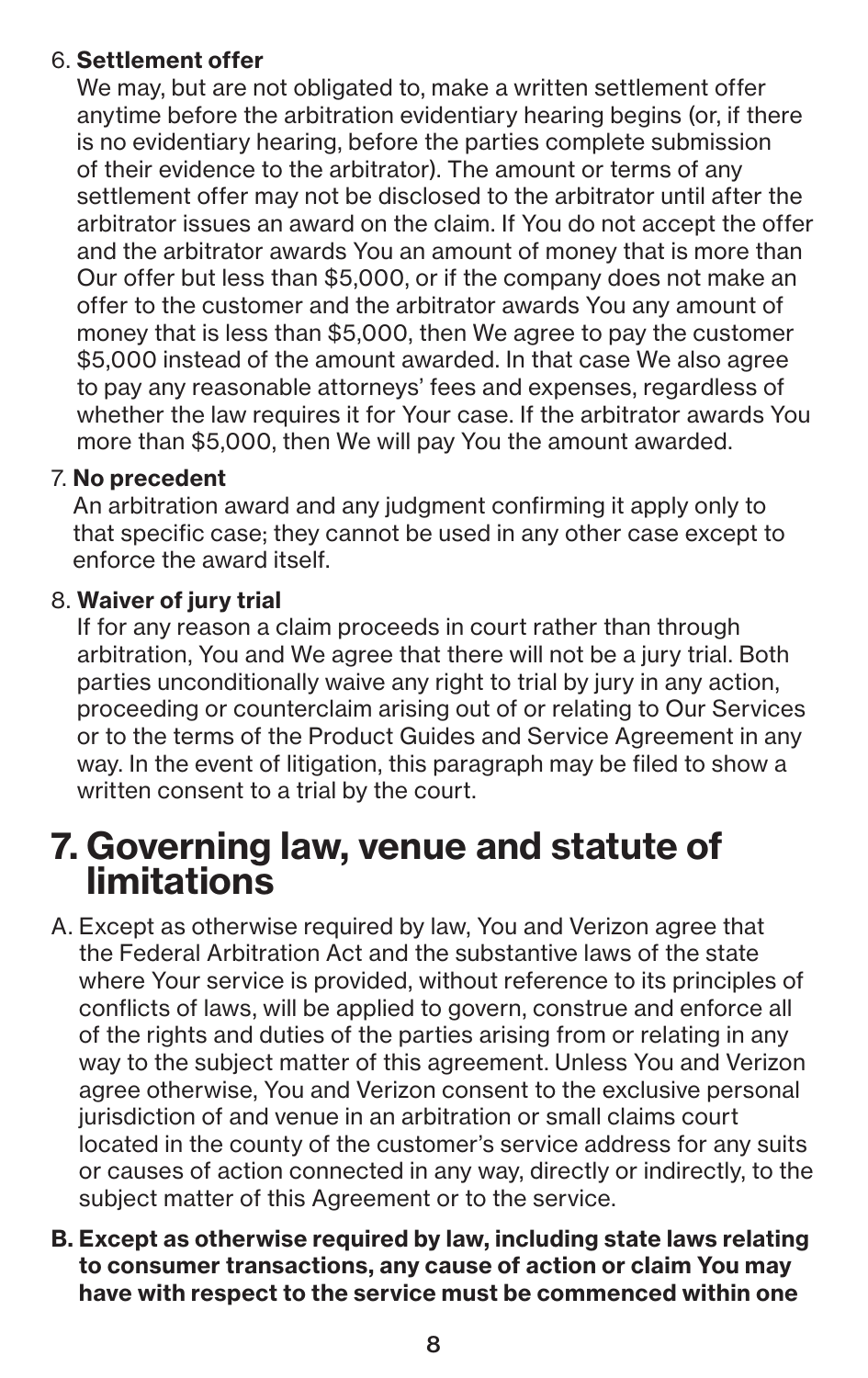(1) year after the claim or cause of action arises, or such claim or cause of action is barred.

## 8. Contingencies

We will not be liable for delays, damages or failures in performance due to Our routine maintenance and testing of the Services that We provide to You or to causes beyond Our reasonable control, including, but not limited to, acts of a governmental body, civil commotion, acts of God, acts of third parties, fires, floods, strikes or other labor disputes, or inability to obtain necessary equipment or services.

## 9. Consequential damages and liability limitation

We will not be liable for consequential, incidental, indirect or special damages, including, but not limited to, loss of business, profits, information or other commercial or economic loss, whether such damages are based upon breach of contract, tort, including Our negligence, or otherwise, even if We have been notified of the possibility of such damages. We shall not be liable for, and Customer indemnifies and holds Us harmless from, any and all losses, claims, demands, suits or other actions, or any liability whatsoever, whether suffered, made, instituted or asserted by Customer or by any other party, for any loss of Customer or other; for libel, slander, invasion of privacy or infringement of copyrights or patents, or for any other causes, caused or claimed to have been caused directly or indirectly by the operation, failure to operate, maintenance or use of the services. No agents or employees of others shall be deemed to be Our agents or employees. Our liability to You for damages due to failures in services arising from Our negligence or breach of this Agreement or failure to install the services in a timely manner shall in no event exceed the charges specified in this Agreement for the period of the service interruptions.

# 10. Title

We, or Our suppliers, will own all rights, title and interest in equipment. software and facilities used by Us to provide the Services. You shall have no property right or interest in the use of any specific type of facility, service, equipment or process.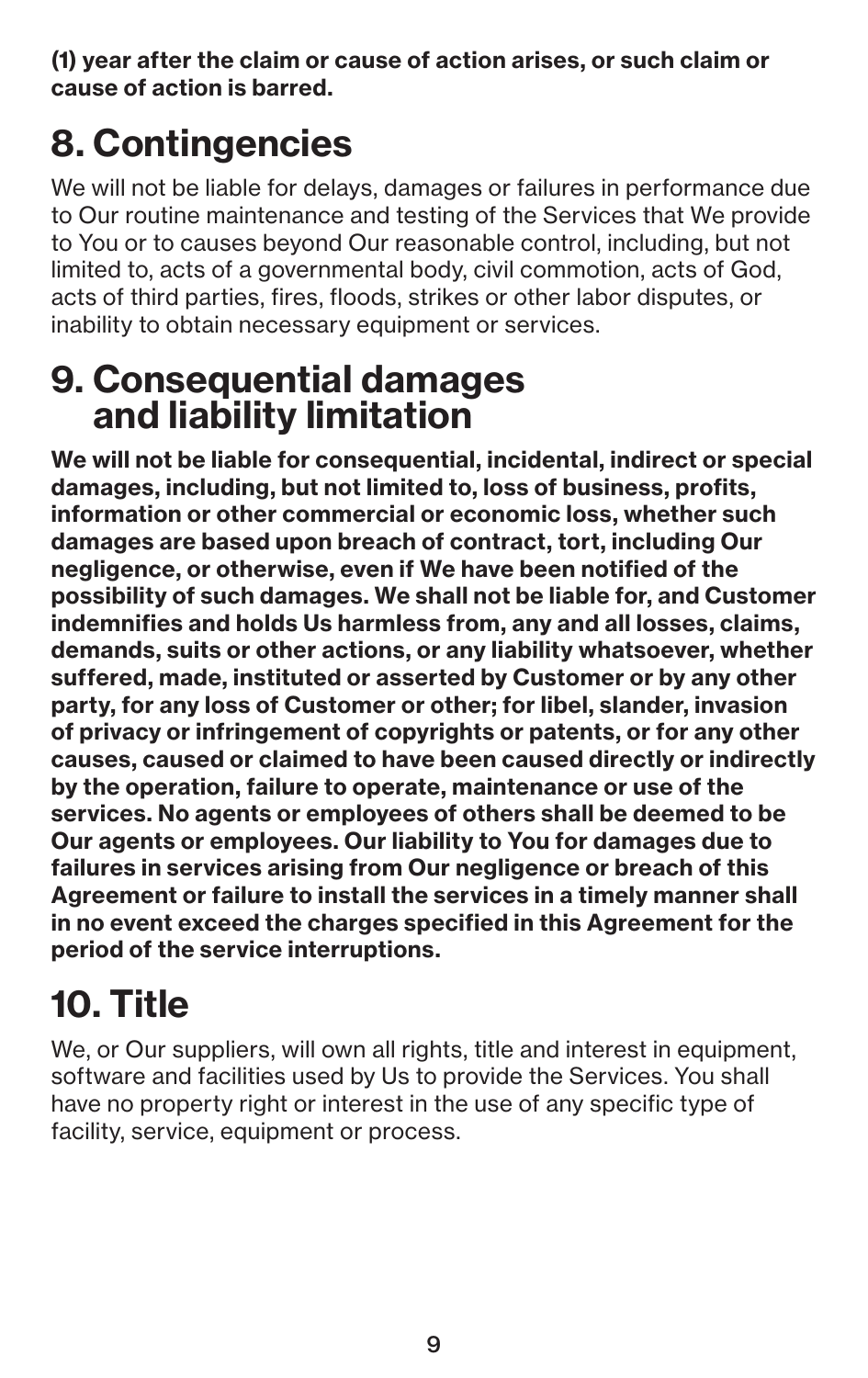# 11. Term, termination and survival

This Agreement, unless terminated in accordance with this Agreement, shall remain in effect for the period during which We provide Services to You. Subject to applicable law, We reserve the right to discontinue any Service, limit Service, or impose requirements with or without prior notice to You. We may terminate this Agreement, in whole or in part, if We give You thirty (30) days' advance written notice. We may terminate this Agreement, in whole or in part, if You breach a material term of this Agreement and You do not correct the failure within the fifteen (15) day period after We notify You of such breach. You may terminate this Agreement in whole or in part at any time by giving Us written or oral notice. If You terminate the Agreement or the Services, You will pay all Charges due to Us under the Agreement through the date of termination in addition to any Charges for early termination that apply to Your Calling or Term Plan or Service Term.

## 12. Compliance with laws

You and We will comply with all applicable laws, rules, regulations, ordinances, orders and decrees in performing this Agreement. You may be subject to refusal, suspension or cancellation of Service, without prior notice, in order to permit Us to comply with any order or request of any governmental authority having jurisdiction. Any equipment or services that You provide and that connect with and/or interconnect with Our Service and equipment must comply with federal and state law and regulations.

# 13. Customer equipment

You shall ensure that the facilities or equipment provided by You are properly interconnected with the Services, facilities and equipment provided by Us or Our suppliers. We reserve the right to inspect Your facilities to insure proper interconnection and compliance with the terms of this Agreement. If You maintain or operate the interconnected services, facilities or equipment in a manner that results or may result in harm to Our facilities, equipment, personnel or the quality of service, We may disconnect the Services or require the use of protective equipment at Your expense.

## 14. Assignment and successors

Without Your consent, We may assign all or part of this Agreement, including Our rights to receive monies under this Agreement. You shall not assign, subcontract, sublet or transfer this Agreement, in whole or in part, without Our written consent. Any assignment, subletting, transfer or subcontracting in violation of this paragraph shall be void. Subject to the preceding paragraph, this Agreement shall be binding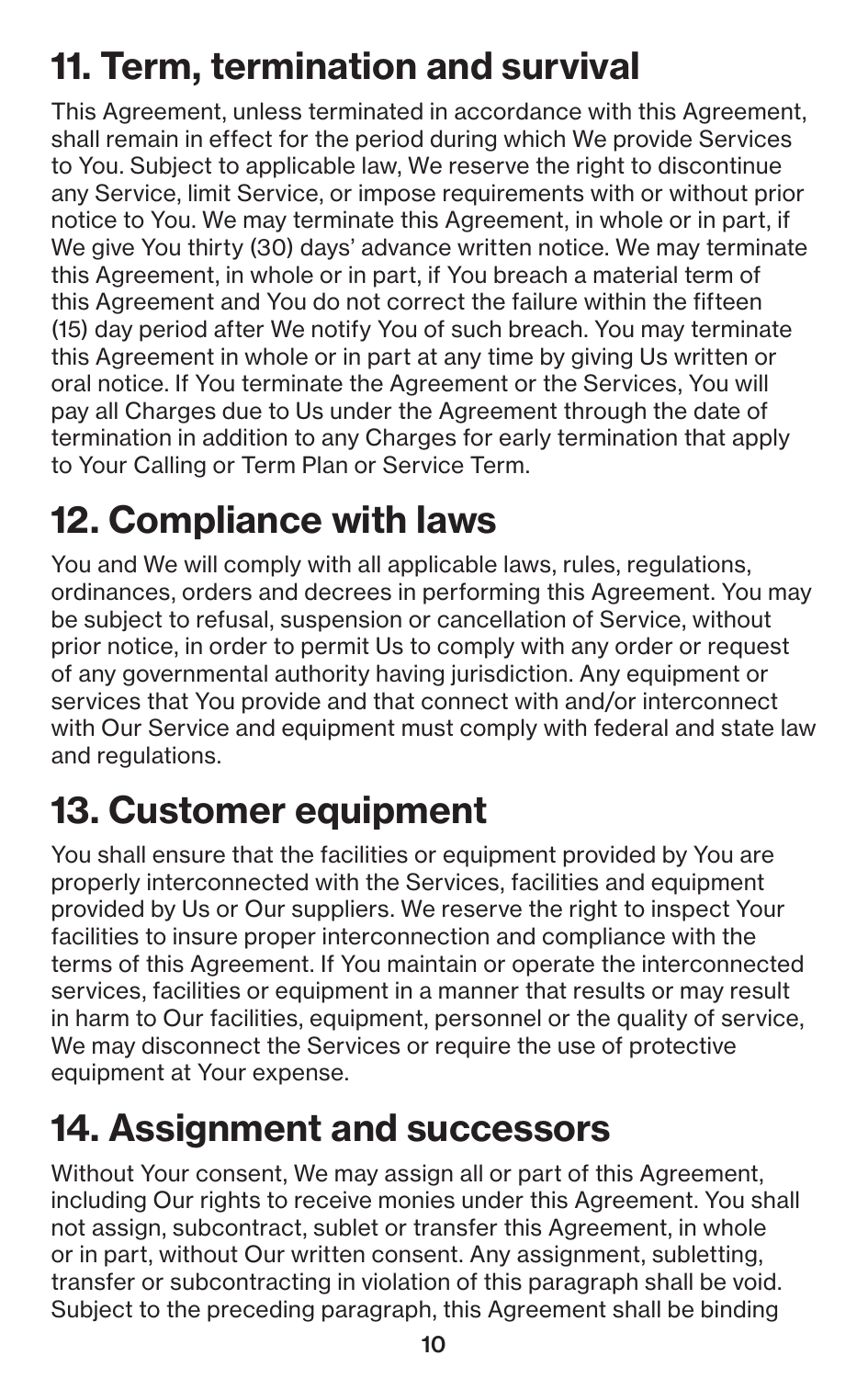upon and inure to the benefit of the successors and assigns of the parties.

# 15. Notices

Except as otherwise specified in this Agreement, notices required under this Agreement shall be provided as follows. You shall provide notice to Us by contacting Us via the methods set forth in Your monthly bill or by mail to Verizon, One Verizon Way, Mailcode: VC53S455, Basking Ridge, NJ, 07920. Notice by Verizon to You shall be deemed given, at Verizon's election, when sent by email to Your last-known email address according to Our records, or when hand delivered or deposited in the United States mail addressed to Your billing address, or when included on or with Your monthly bill for Services.

# 16. Severability

If any of the terms or conditions in this Agreement is held to be invalid or unenforceable by a government body of competent jurisdiction, the holding shall not affect any other term or condition of this Agreement, and the Agreement shall be construed as if it did not contain the invalid or unenforceable term or condition.

# 17. Entire agreement

This Agreement supersedes all prior representations, understandings or agreements on the subject matter of this Agreement. This Agreement may not be modified or waived except as described in this Agreement. With respect to all matters arising under this Agreement, this Agreement is a contract between You and solely the Verizon entity or entities that provides the Service to You.

V. 15.1 Effective September 1, 2015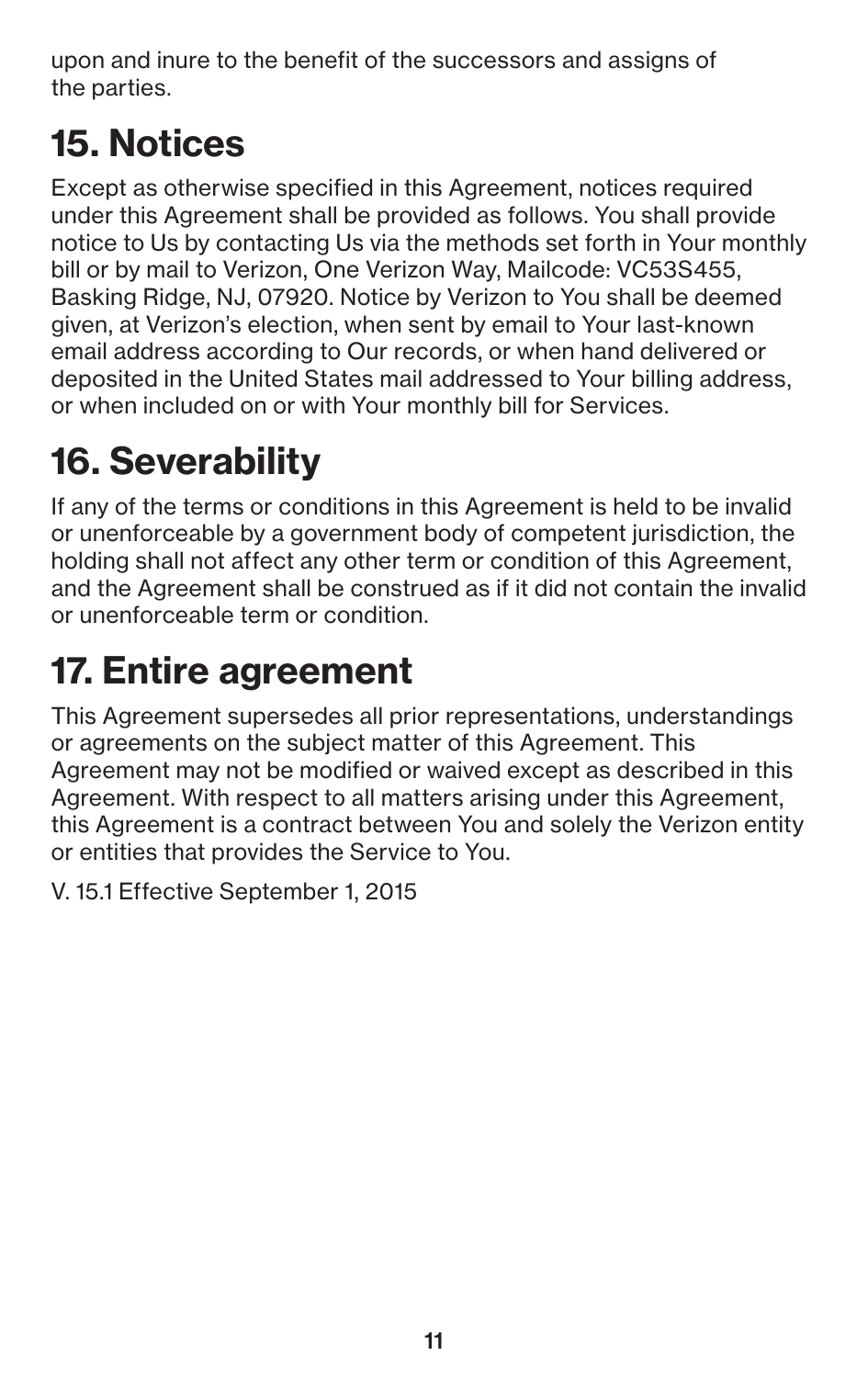## Appendix A

Verizon Telephone Companies providing Regional Toll Services

| <b>Your State</b>                                                                                                                                    | Company                  |
|------------------------------------------------------------------------------------------------------------------------------------------------------|--------------------------|
| Delaware                                                                                                                                             | Verizon Delaware LLC     |
| Maryland                                                                                                                                             | Verizon Maryland LLC     |
| Massachusetts                                                                                                                                        | Verizon New England Inc. |
| New Jersey                                                                                                                                           | Verizon New Jersey Inc.  |
| New York                                                                                                                                             | Verizon New York Inc.    |
| North Carolina                                                                                                                                       | Verizon South Inc.       |
| Pennsylvania                                                                                                                                         | Verizon Pennsylvania LLC |
| Rhode Island                                                                                                                                         | Verizon New England Inc. |
| Virginia<br>(excluding cities and counties below)                                                                                                    | Verizon Virginia LLC     |
| Dumfries, Chesapeake,<br>City of Manassas, City of<br>Manassas Park, Occoguan,<br><b>Stafford County, Quantico</b><br>and Prince Williams County, VA | Verizon South Inc.       |

District of Columbia Verizon Washington, D.C. Inc.